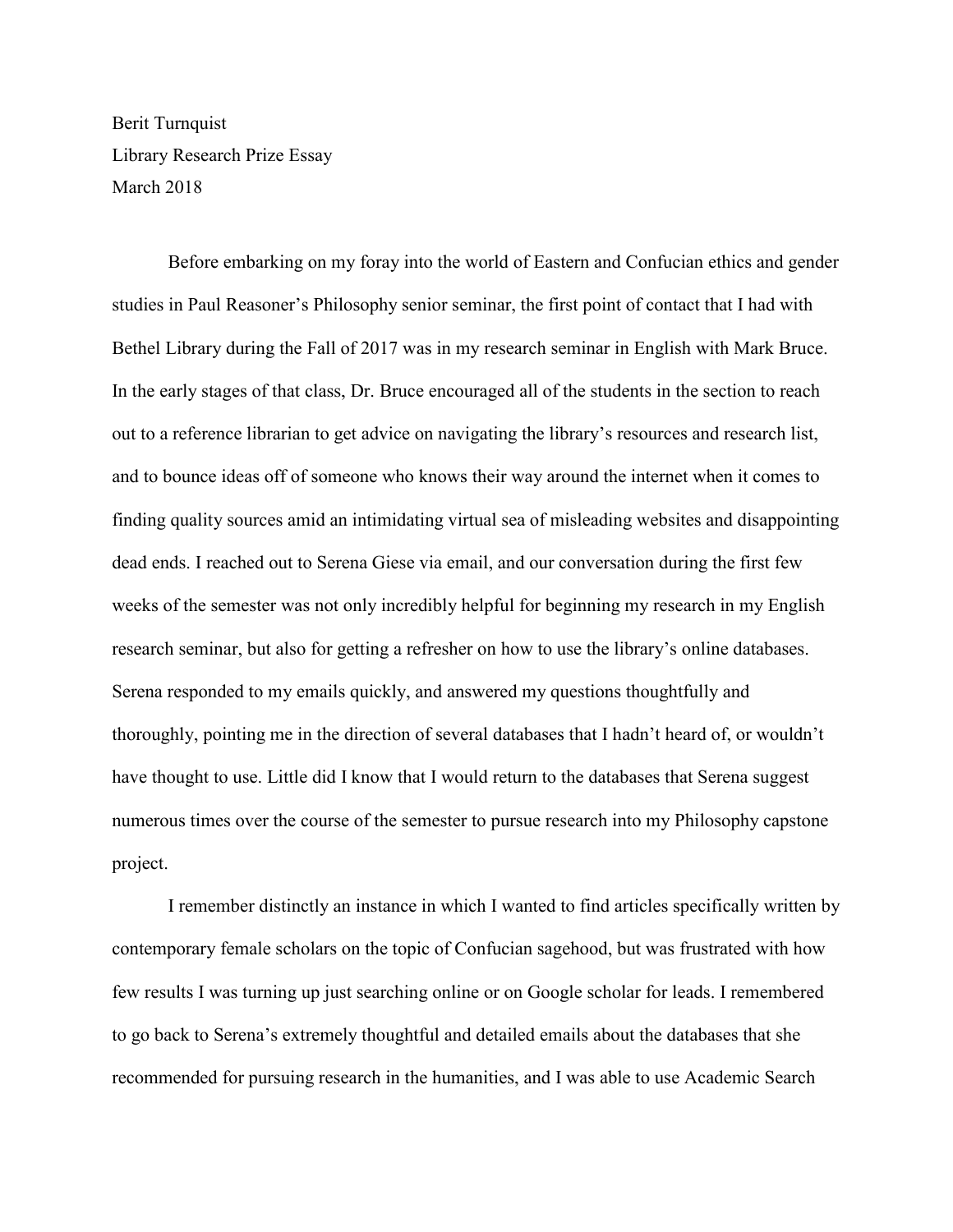Premier and Expanded Academic ASAP to find a number of excellent articles by female Confucian scholars covering every conceivable perspective on the issue, and stemming from almost every conceivable discipline, from general philosophy, to gender studies, to cognitive psychology. It was ultimately through these two search engines suggested by Serena Giese that I found my way to the article "Daughter/Wife/Mother or Sage/Immortal/Bodhisattva? Women in the Teaching of Chinese Religions" by Joseph Adler, which was pivotal for directing my research toward a more focused analysis of the female as sage or spiritual leader in Eastern thought.

Scott Kaihoi was also immeasurably helpful both as a resource in himself, and also as a guide to navigating the Bethel Library's resources. In the third or fourth week of our Philosophy senior seminar, Scott stopped by to speak to us about conducting research. The advice that he gave was helpful for two reasons. First, Scott began our time by asking each of the students what ideas they had for their topic, and then proceeded to give detailed and incisive ideas for sources and directions they could take their inquiry, and allowed students to bounce ideas off of him. Second, Scott took the time to point us in the direction of some helpful resources and tips that we might otherwise overlook, like the cart of books that Dr. Reasoner had put on reserve for us, or methods for using the advanced search function and strategically-chosen keywords in MLA Bibliography or JSTOR to narrow down our search to just the most helpful and relevant sources, or even searching for alternate translations of Confucian writings to gain a multifaceted understanding of the text. After Scott's visit to our classroom, I was able to use his tips regarding strategic keywords to find a PDF version of a translation of *The Analects of Confucius* translated by Robert Eno of Indiana University which included a wonderful commentary and interlinear glosses which contributed greatly to my analysis of different interpretations of Confucius'